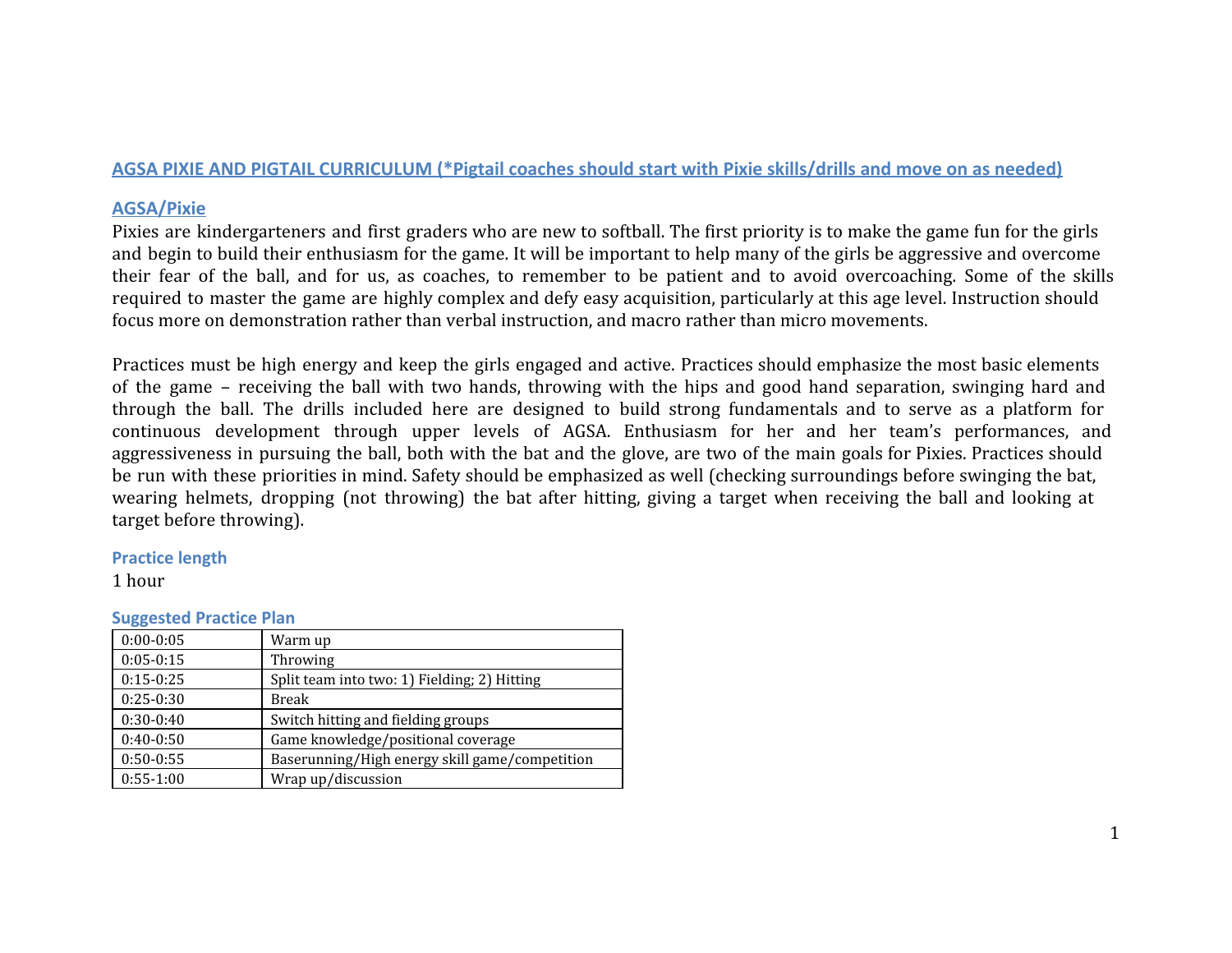|            | <b>Recommended Warm-up Exercises</b>                                                                       |  |  |
|------------|------------------------------------------------------------------------------------------------------------|--|--|
| Cardio     | Jogging                                                                                                    |  |  |
|            | Skipping                                                                                                   |  |  |
|            | Jumping Jacks                                                                                              |  |  |
|            | Base sprints/races                                                                                         |  |  |
|            | Running to positions race/game                                                                             |  |  |
| Agility    | Hand-eye coordination                                                                                      |  |  |
|            | <b>Shuffles</b>                                                                                            |  |  |
| Stretching | Floppy arm twists (arms out and flopping around body as girls twist from side to side)                     |  |  |
|            | Woodchopper (hands up to the sky on one side, then down to the opposite foot, twisting at core, switch     |  |  |
|            | after $10$ )                                                                                               |  |  |
|            | Arm circles (arms out to the side, rotate backward, small circles to big, reversing every other arm as the |  |  |
|            | circles                                                                                                    |  |  |
|            | get larger. Then forward, small to big circles)                                                            |  |  |

### **Key Skills and Drills**

## Throwing and Receiving (catching)

Throwing goals: Basic elements of throwing: wrist snap, arm slot (away from shoulder/head), use of hips and legs

Refinements: Separation of hand from shoulder/head, ball facing away, turning feet and shoulders (glove side of body toward target; not square to target), stepping toward the target; following through throwing arm to opposite knee and throwing leg steps through.

Receiving goals: Gain comfort receiving the ball/overcoming fear of the ball. Giving a target and receiving the ball with two hands.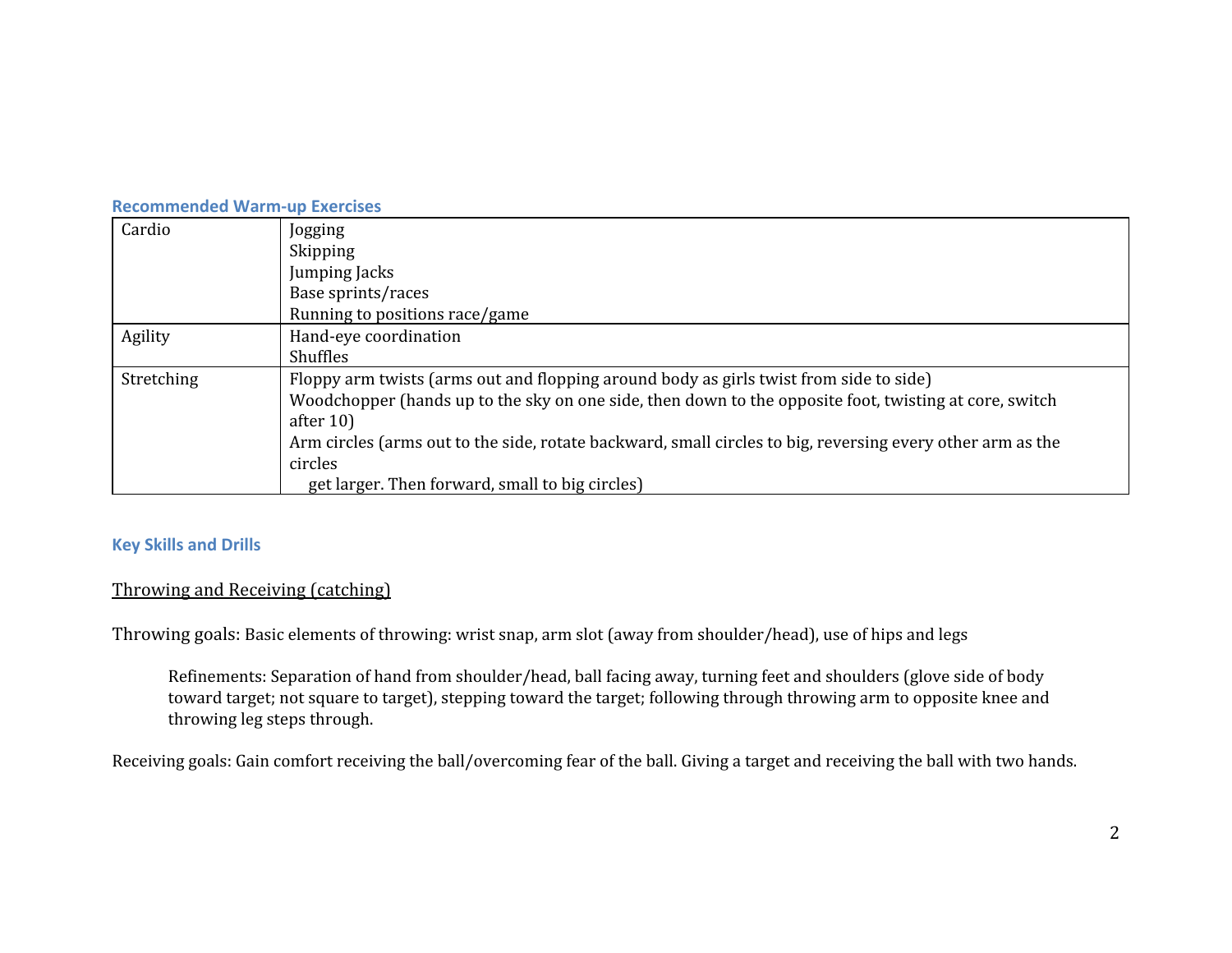| $\mathbf{1}$ | Warm up   | Lines of 3-4 players line up opposite 3-4 adults. Players rotate through as follows, all players completing<br>first item before beginning next item:                                                                                                                                                                                                                                                                                                                                                                                                                                                                                                                                                                                                                                                                                                                                                                                                                                      |
|--------------|-----------|--------------------------------------------------------------------------------------------------------------------------------------------------------------------------------------------------------------------------------------------------------------------------------------------------------------------------------------------------------------------------------------------------------------------------------------------------------------------------------------------------------------------------------------------------------------------------------------------------------------------------------------------------------------------------------------------------------------------------------------------------------------------------------------------------------------------------------------------------------------------------------------------------------------------------------------------------------------------------------------------|
|              |           | 3 wrist snaps aimed at creating backspin off the fingertips (facing adult, feet shoulder width,<br>throwing arm in an "L" with elbow in front of torso at shoulder height, glove hand cupping throwing<br>elbow). Goal: Gives new players a feel for how the ball should leave their hand.<br>3 front rotation throws (square to/facing adult, feet shoulder width, both arms in front as in catching<br>position, then rotate hips back and separate hands/arms with glove hand out toward target,<br>throwing hand back - arms out from body, elbows slightly bent, palms facing away from body; then<br>bring hips and arm forward to throw). Goal: Engages the hips in propelling the arm forward to<br>release the ball.<br>3 side rotation throws. Same as previous, but players' are glove side (perpendicular) to adult, and<br>add step and follow-through bend at waist with throwing hand to opposite knee. Goal: Engages the<br>legs and back in adding velocity to the throw. |
|              |           | NOTE: These three drills de-emphasize the importance of the arm in the throwing motion, except in terms<br>of its position away from the body, on the theory that the arm will find its natural slot if these other<br>elements are learned.<br>Cycle through the warm-up 3-5 times. Total time spent on this warm up should be approximately 5-7<br>minutes.                                                                                                                                                                                                                                                                                                                                                                                                                                                                                                                                                                                                                              |
| 2            | Self toss | With no glove, player lightly tosses ball in the air and catches it with both hands. Variations: underhand toss                                                                                                                                                                                                                                                                                                                                                                                                                                                                                                                                                                                                                                                                                                                                                                                                                                                                            |
|              |           | to self; basketball spins.<br>Progression: Once mastered, player puts on glove and resumes tossing. With improvement, player should<br>toss higher. In addition to catching, teaches player to refine control of the ball - as it goes higher, it should<br>stay within a limited radius, preferably in front of the player.                                                                                                                                                                                                                                                                                                                                                                                                                                                                                                                                                                                                                                                               |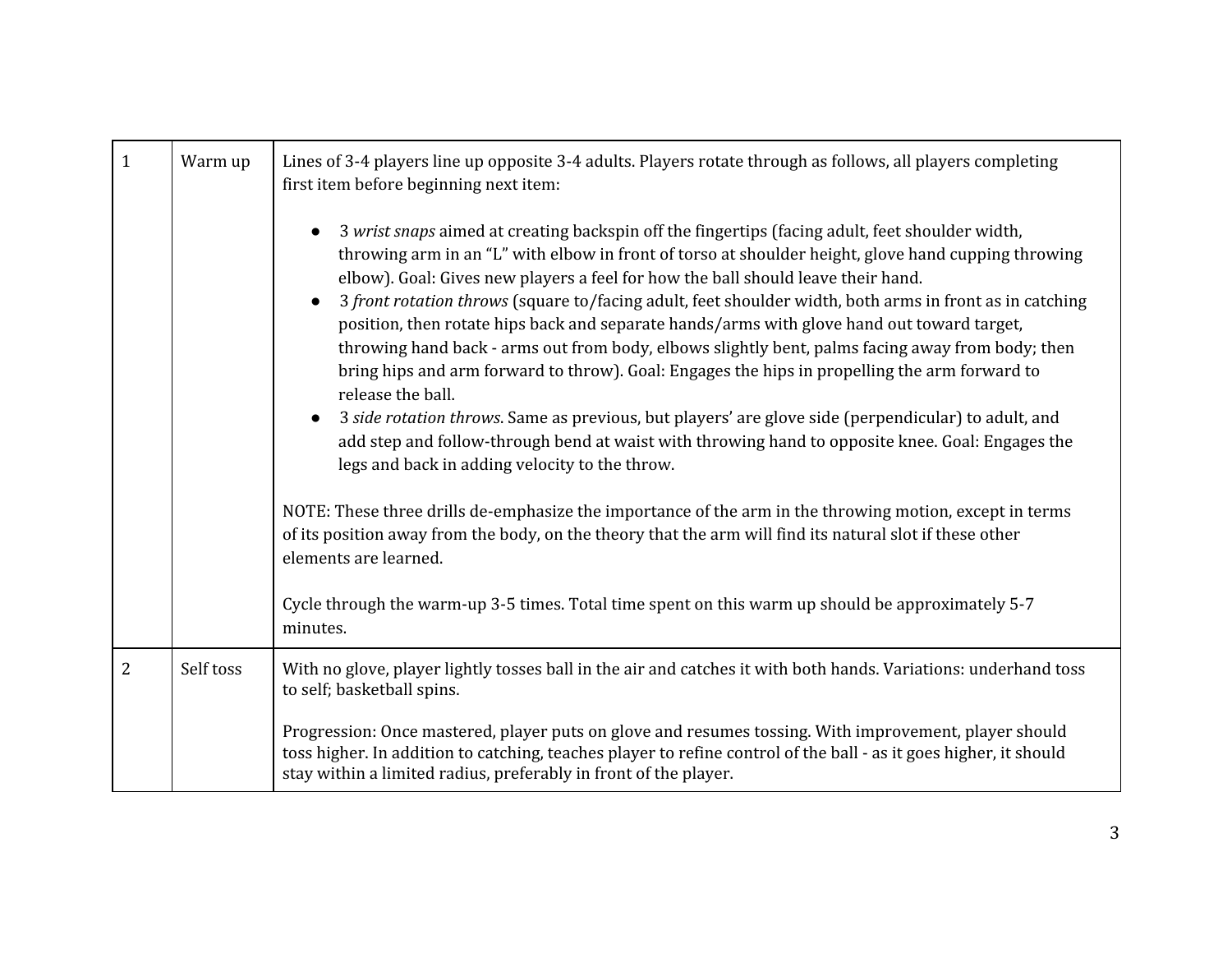| 3 | Flips                               | No gloves, players in pairs. Lined up opposite one another, about 5-8 feet apart, players lightly underhand<br>toss the ball to one another, and should catch it with both hands. Goal: Diminish fear of the ball, encourage<br>using two hands to catch, encourage players to control their release of the ball in terms of accuracy and,<br>especially, velocity.                                                                                                                                                                                                                                                                                                                            |
|---|-------------------------------------|------------------------------------------------------------------------------------------------------------------------------------------------------------------------------------------------------------------------------------------------------------------------------------------------------------------------------------------------------------------------------------------------------------------------------------------------------------------------------------------------------------------------------------------------------------------------------------------------------------------------------------------------------------------------------------------------|
|   |                                     | Progression: 1) Increase distance until players are about 15 feet apart (only after some catching<br>proficiency is achieved). 2) Let players use their glove once they demonstrate some proficiency in catching<br>without them. 3) Players can move further apart and toss overhand to one another. Coaches should monitor<br>players closely at this point to ensure they are working towards mastery of throwing goals.                                                                                                                                                                                                                                                                    |
| 4 | Pick<br>up/Team<br>Pick up<br>Relay | Place three balls on the ground a few feet apart in a line and about 5-10 feet in front of player (or line of<br>players). Player runs to pick up one ball and throws it to designated target (adult a reasonable distance<br>away (or at base) so player can reach with some effort). Player returns for second and then third ball. Start<br>without gloves. This should be done with an emphasis on speed, as in a race with teams (you can divide team<br>into two or three groups and each player throws one ball and then tags next teammate; each line with its<br>own adult receiver). Focus on arm slot, footwork and positioning for the throw. Good end of practice<br>competition. |
|   |                                     | Progression: Have multiple stations around the field, at different bases and home plate, and in different<br>directions. Increase distance. Increase number of balls.                                                                                                                                                                                                                                                                                                                                                                                                                                                                                                                          |

# Fielding

Foster aggressiveness towards ball; Build comfort moving toward and fielding groundballs. Grow comfortable throwing to a base after picking up a grounder.; Encourage communication

|       | $\parallel$ Pickup and $\parallel$ Set up two (or three) lines, one at shortstop, the other at second base, and the third 15 feet behind the |
|-------|----------------------------------------------------------------------------------------------------------------------------------------------|
| Throw | pitcher's mound. Start with no gloves. Put an adult at 3rd, one at 1st, and one at home to catch. All players                                |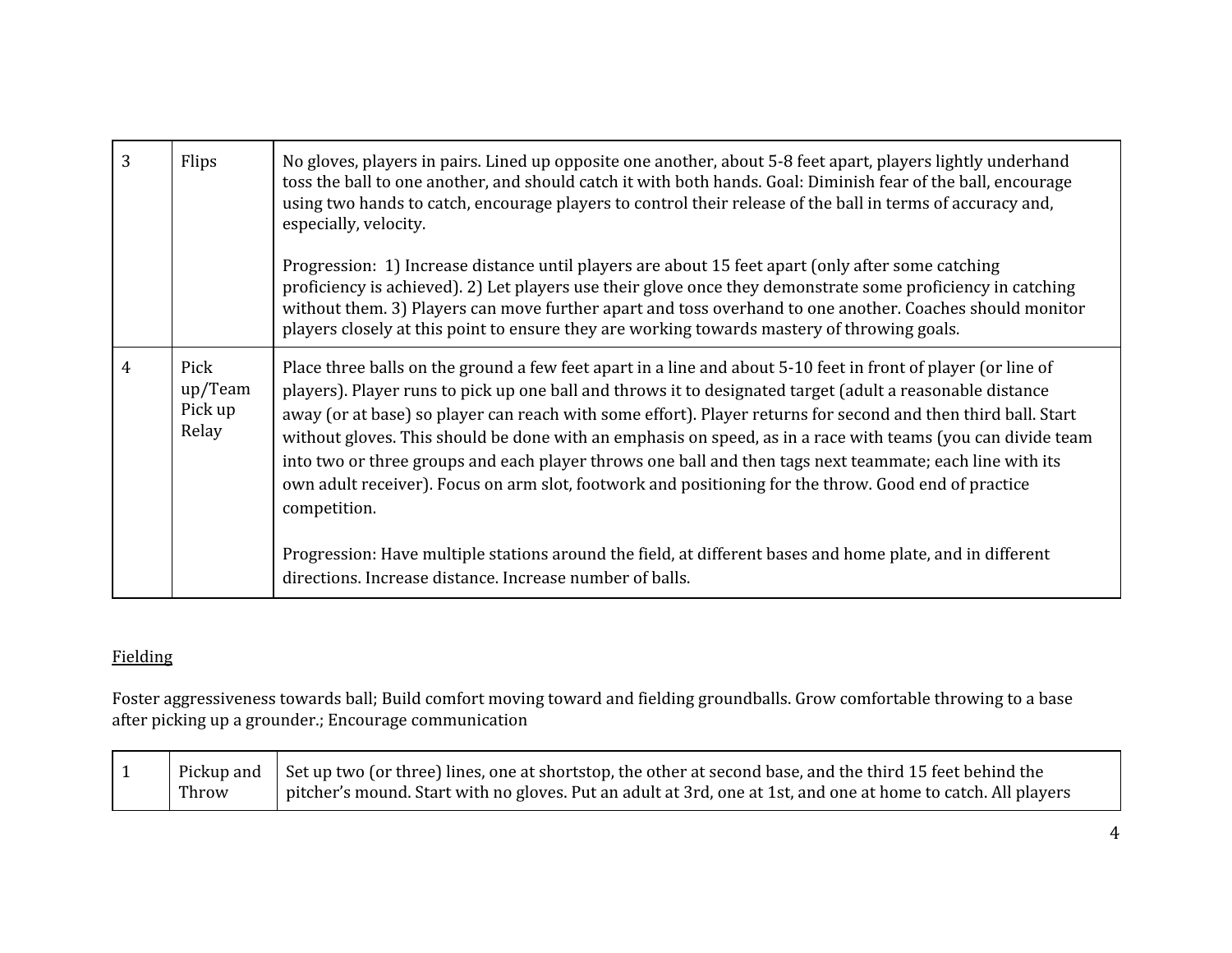|   |                     | positioned to face home plate. Roll a ball from the direction of home plate to stop somewhere in front of the<br>first player in each line. Once it stops, player charges it and makes the throw to the corresponding base.<br>After the throw, player runs to the end of the other line. Goal: Introduce movement, approach, and<br>footwork when throwing in different directions. Praise those players for a particularly aggressive<br>approach to the ball, take the correct angle, or put their feet in the correct position.<br>Progressions: 1) Have a coach or parent roll the ball toward the player and have the player pick it up<br>before it stops. Roll the ball to the right and left for additional variations. Add gloves to drill for another<br>variation. 2) Use a bat to move the ball to the players instead of rolling it. Use gloves.<br>Team competition: Another variation is to turn the drill into a competition: one point for each team that<br>makes an accurate throw; 2 or 3 points for the team that finishes first (depends on how many kids on each<br>team). |
|---|---------------------|----------------------------------------------------------------------------------------------------------------------------------------------------------------------------------------------------------------------------------------------------------------------------------------------------------------------------------------------------------------------------------------------------------------------------------------------------------------------------------------------------------------------------------------------------------------------------------------------------------------------------------------------------------------------------------------------------------------------------------------------------------------------------------------------------------------------------------------------------------------------------------------------------------------------------------------------------------------------------------------------------------------------------------------------------------------------------------------------------|
| 2 | Touchbase           | Similar to Pickup and Throw. Divide teams between shortstop (about 5 feet from 3rd base) and second base<br>(about 5 feet from 1st base). Draw a line or put down a cone so they know where to start. Adults rolls<br>grounder to each line. Player in front of line has to field the ball and run and touch the baseand yells<br>"out". When the player touches the base (with the ball), the parent rolls the ball to the next player in line<br>(coach cannot roll it until they have touched the base). It's a relay race. First team done wins. Drill can be<br>done same as above but with a bucket by the coachkid fields the ball and races to put it in the bucket.<br>When ball in bucket coach can roll the next ball.                                                                                                                                                                                                                                                                                                                                                                  |
| 3 | Grounders           | 3 adults with lines of 3-4 kids each about 15-20 feet away. Adult rolls three grounders to each player, then<br>rotate. Players should work to field the all at the top of the triangle (feet as the base, hands as the apex)<br>and with two hands. Variations: charging slow rollers; moving/shuffling side to side to still get in front.                                                                                                                                                                                                                                                                                                                                                                                                                                                                                                                                                                                                                                                                                                                                                       |
| 4 | Race to the<br>Ball | Set up two or three lines of players on the foul line between home and first. Toss a ball onto the field 15 or<br>more feet in front of the players. Players race to the ball. First one to get there calls "Mine mine mine",<br>picks up the ball, and throws it to a designated base. Target can be at 2nd, 3rd, or home. Use caution to<br>avoid collisions.                                                                                                                                                                                                                                                                                                                                                                                                                                                                                                                                                                                                                                                                                                                                    |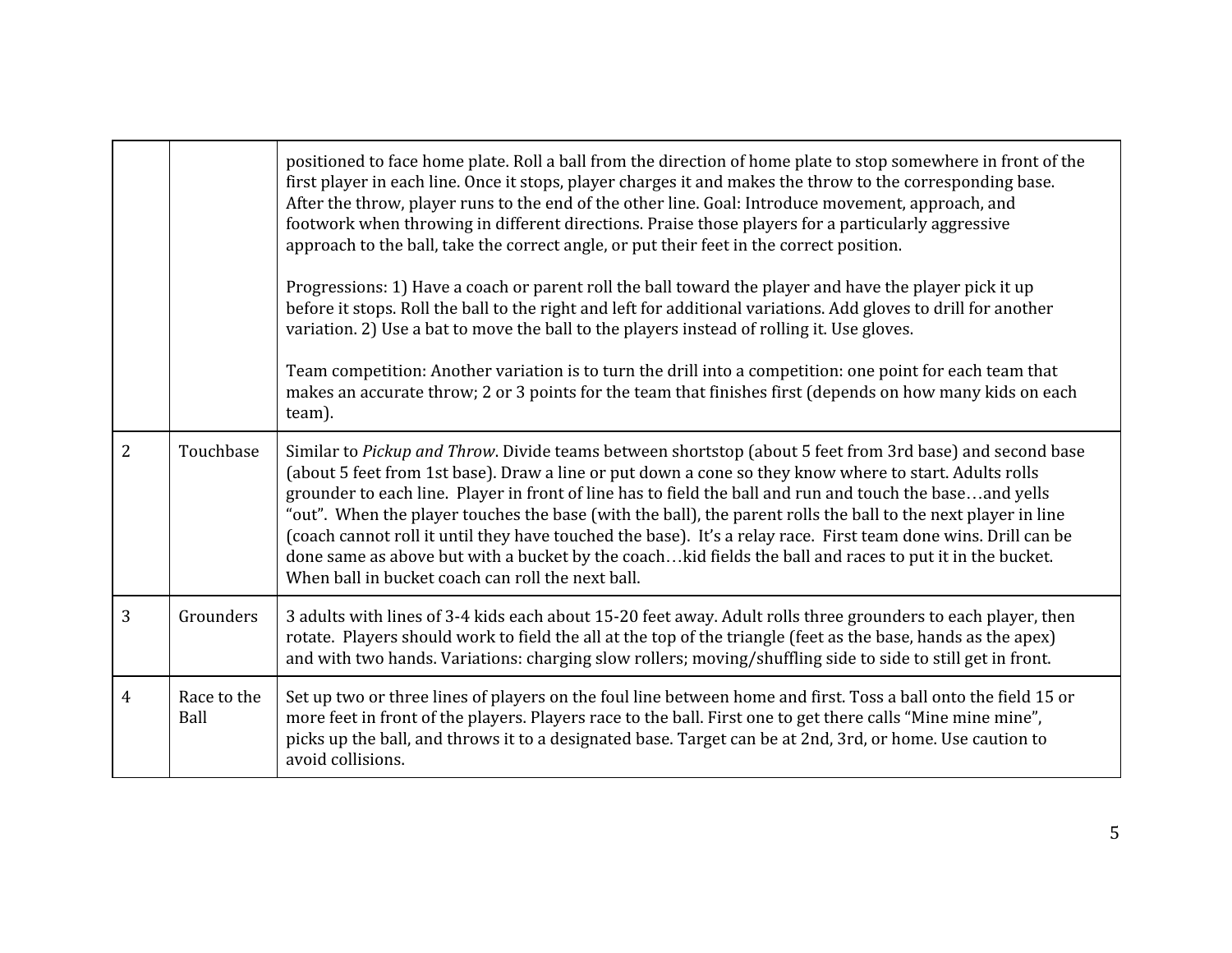| Rundown<br>Relay | This is done as a competition. In groups of three, with no gloves, players line up about 30 feet apart, two at<br>one end, one at the other. Starting at the two player end (Players 1 and 3), Player 1 runs with the ball and<br>hands off to Player 2, who runs and hands off to Player 3, who runs and hands off to Player 1, etc. Cycle<br>through until players are back in their starting positions. Goal: Gets players used to receiving the ball, and<br>to the feel of the ball, while also learning the pattern for a rundown. |
|------------------|------------------------------------------------------------------------------------------------------------------------------------------------------------------------------------------------------------------------------------------------------------------------------------------------------------------------------------------------------------------------------------------------------------------------------------------------------------------------------------------------------------------------------------------|
|                  | Progressions: 1) Instead of hand-off, can have player lightly underhand toss the ball to other player from<br>8-10 feet away. 2) Add gloves. Have players run with the ball in throwing hand held in throwing position.                                                                                                                                                                                                                                                                                                                  |

### **Hitting**

a) Feet parallel to plate

b) Proper grip (front arm hand on bottom, back arm hand on top - so a righty would have their right hand on top; door-knocking knuckles lined up)

- c) Hands back
- d) Nose/eyes on ball
- e) Stepping toward the ball

f) Swing hard

Tee drills (tee placement should out in front of front hip, eye and nose down on empty tee after swing, make sure bats are appropriate size/weight (smaller is better than too big/heavy when learning to swing)

| Hip rotation | With bat behind back, make contact with ball on tee (tee needs to be placed further back than normal,<br>near the back hip instead of the front hip to allow for contact and avoid over-rotation). Encourages<br>explosive hip rotation.                       |
|--------------|----------------------------------------------------------------------------------------------------------------------------------------------------------------------------------------------------------------------------------------------------------------|
| Dance step   | Player takes their stride multiple times to get the feeling, and then swings. Player should maintain weight<br>back upon touch, and then shift weight as hip rotates with swing. "Touch, touch, touch, step and swing."<br>Emphasizes stride and weight shift. |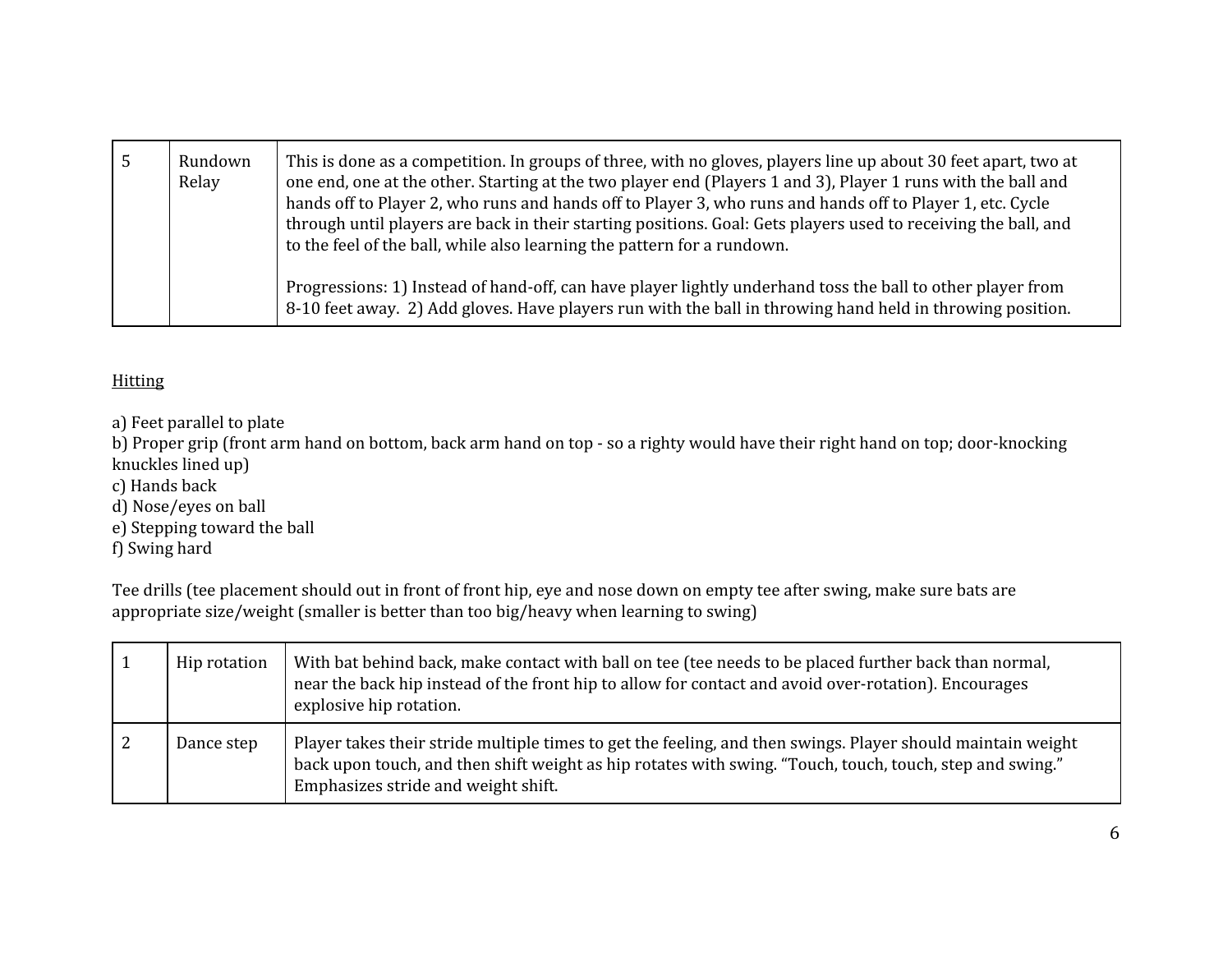| ReadySet<br>Fire! | Tee is set up with cones lined up out in front of the tee. Can do multiple tees at once if space/safety<br>allows. Coach says "Ready, Set, Fire" to get players to fire the hips and drive the hands through the ball to<br>drive the ball past as many cones as possible. Player gets one point for each cone that is passed. Players<br>are encouraged to improve their totals throughout the season. Can also be done as an end-of-practice<br>competition. |
|-------------------|----------------------------------------------------------------------------------------------------------------------------------------------------------------------------------------------------------------------------------------------------------------------------------------------------------------------------------------------------------------------------------------------------------------------------------------------------------------|
| Tee reps          | Players hit off the tee. Focus on how the batter's grip, stance, how she moves her hands to the ball, and<br>eyes focused on point of contact after swing. Sets of 5-10 and then break/rotate to avoid fatigue and<br>distraction.                                                                                                                                                                                                                             |

Hitting Progression: Hitting underhand coach pitch - just for fun - later in the season. Coach should use a net/screen and be as close as possible to achieve maximum control and be able to adjust speed depending on the needs of the batter.

#### Baserunning & Sliding

- a) Running through first base
- b) Rounding bases

c) Pumping arms (hands should pump cheek to hip, forward and back - not side to side)

d) Sliding intro - Introducing sliding helps players get used to getting dirty, feeling the ground under their butts, and reaching the base with their feet. Plus, young kids love playing in the dirt!

| Run through<br>First | Player hits off tee, drops bat, and runs through first. Emphasis on dropping bat and running through first<br>base, slowing down only after crossing the base.                                                                                             |
|----------------------|------------------------------------------------------------------------------------------------------------------------------------------------------------------------------------------------------------------------------------------------------------|
| Base Race            | Half team at home plate and half at second. Players run around bases (hitting inside of base) until they get<br>to where they started and tag the next player on their team. When the last player reaches everyone sits<br>down. First team finished wins. |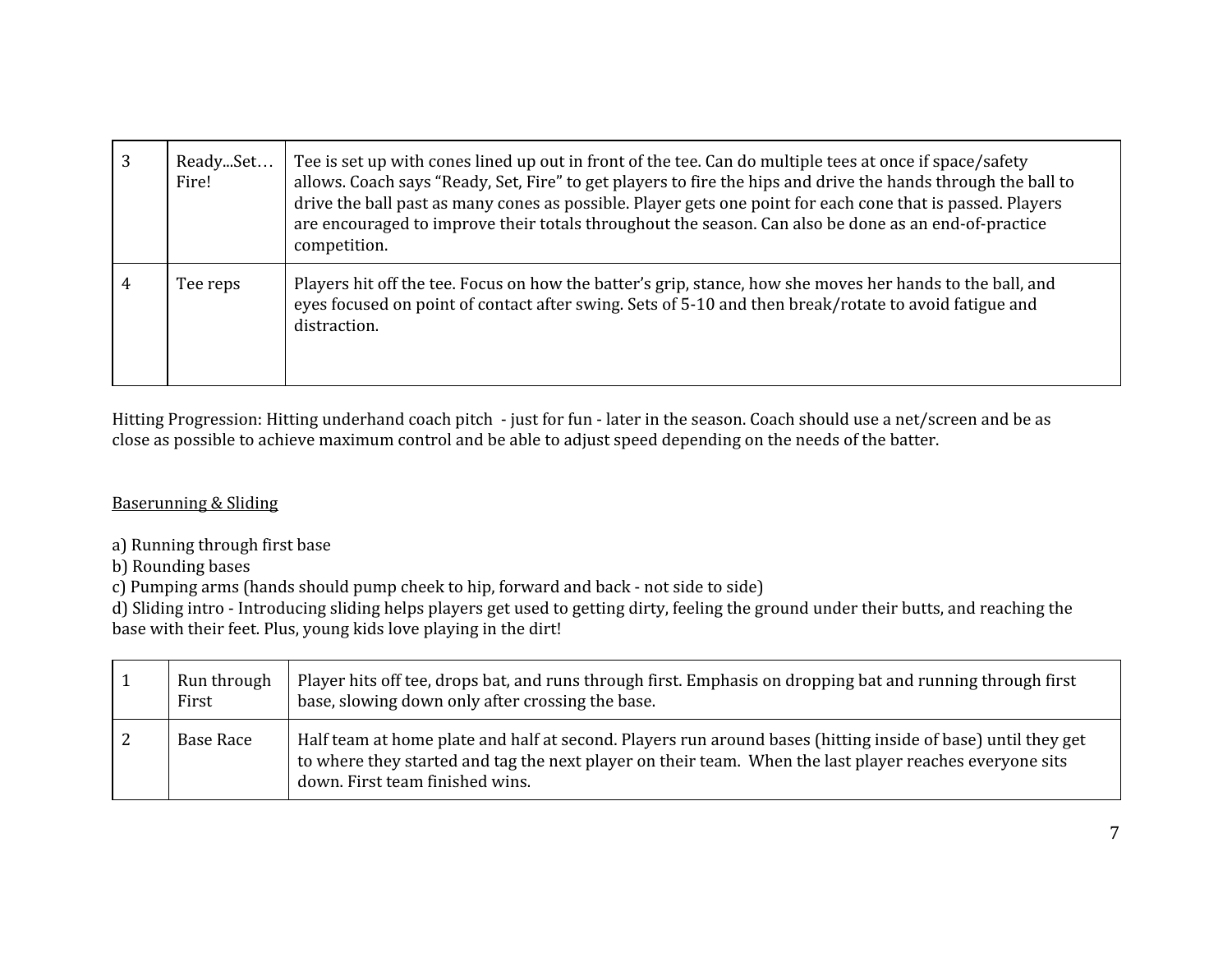| Crab walk  | Crab walk full speed (chest up, butt down) feet first towards base. Kick out legs when base in reach.                                                                                                                                                                                               |
|------------|-----------------------------------------------------------------------------------------------------------------------------------------------------------------------------------------------------------------------------------------------------------------------------------------------------|
| Bear crawl | Bear crawl (belly down, butt up) head first toward base, swing legs out to base when in reach.                                                                                                                                                                                                      |
| Limbo      | Coach or parent holds the noodle (or two adults hold toilet paper) across the basepath at the point<br>where theplayer should begin her slide. Player runs (can go at half to three-quarter speed) and slides<br>underneath the noodle. Can also do this using sliding matt instead of on the dirt. |

# Game Knowledge

|                | Position<br>warm up | Warm up by having players jog to position or base that coach yells out. Can make this a race, rotate the<br>players calling out positions, etc.                                                                                                                                                                                                                                                                                                                   |
|----------------|---------------------|-------------------------------------------------------------------------------------------------------------------------------------------------------------------------------------------------------------------------------------------------------------------------------------------------------------------------------------------------------------------------------------------------------------------------------------------------------------------|
| 2              | Positions talk      | Briefly review 1 or 2 positions at each practice. Team joins coach at position (e.g., first base) for brief<br>discussion and demonstration of position responsibilities: what area each position is supposed to cover,<br>including what base to cover. Next practice, review discussions by asking players to describe position<br>responsibilities.                                                                                                            |
| 3              | Freeze game         | Half team in field, half at bat. Team 1 hits the ball off the T and runs to get as many bases as she can. Team 2<br>fields batted ball and when someone has possession of it in the INFIELD yells "Freeze." Team 1 gets as<br>many points as bases that have been touch. Next batter goes and so on. Be sure to move infielder<br>positions, especially if many of the batters hit to the same location.                                                          |
| $\overline{4}$ | Race to first       | Half team lines up behind third base, half line up to bat. One fielder steps into ready position at third; one<br>batter steps into box. Adult catcher at 1st base. Ball is placed behind the pitcher's rubber. Batter swings<br>(but doesn't actually hit), drops the bat, and runs to first. Third baseman runs to pick up ball and throw to<br>first. One point to fielding team if batter is out; one point to batting team if safe. Switch after all batters |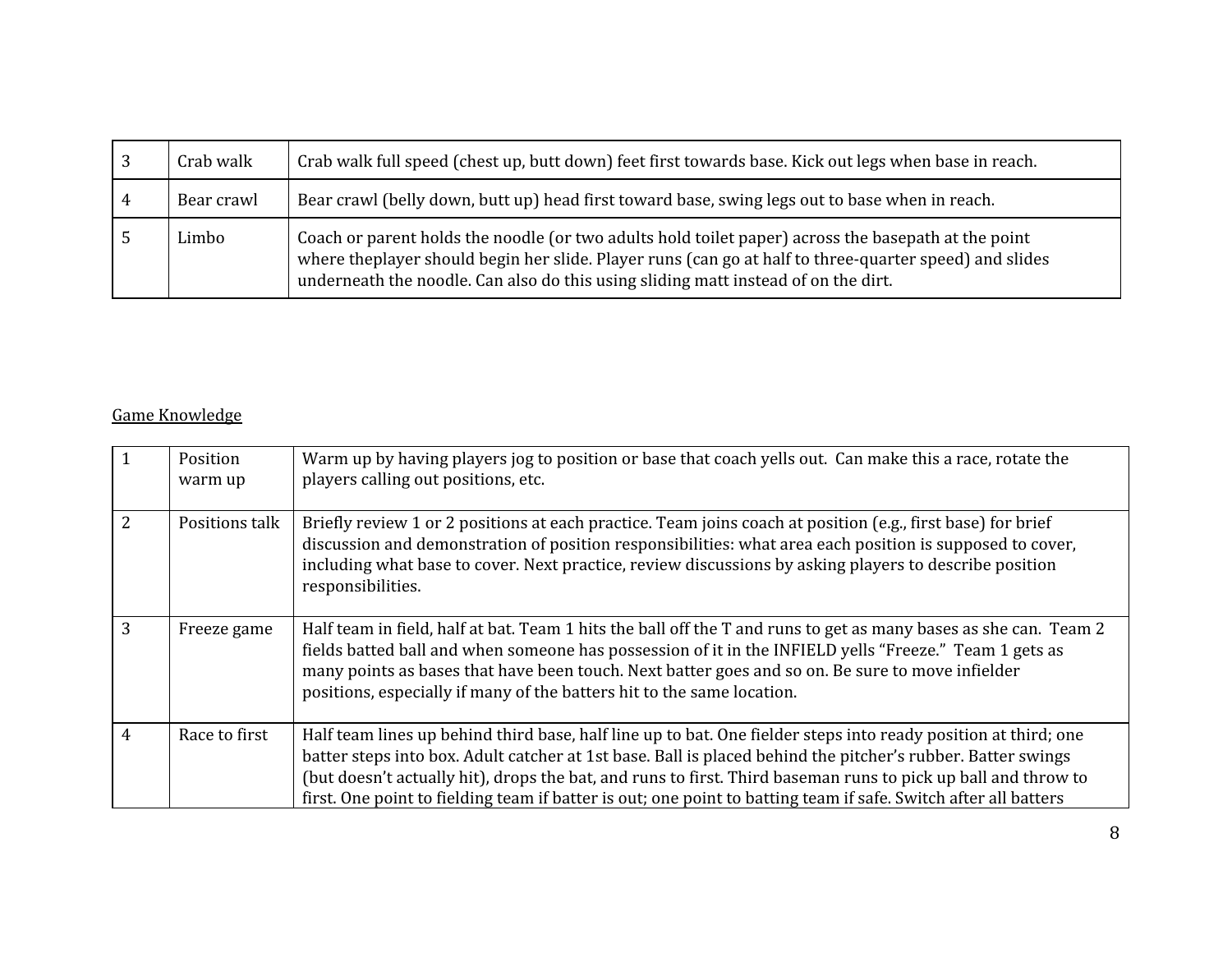|  | $_1$ have run. Can play multiple "innings" depending on time. Adjust distance of fielding as necessary (if third |
|--|------------------------------------------------------------------------------------------------------------------|
|  | base is too far, try pitcher or second).                                                                         |
|  |                                                                                                                  |

#### **AGSA/Pigtail**

Pigtails are second and third graders, about half of which are returning and the other half are new to the game. Early practices will need to review/introduce the fundamentals of the game (see Pixie league). Later practices will begin to add to the Pixie level, specifically encouraging girls to use their entire body when throwing, fielding, hitting, and running. At the Pigtail level the score is kept at games so players need to learn how to get outs defensively and when/how to run the bases.

Practices must be high energy and keep the girls engaged and active. Practices should emphasize the most basic elements of the game – receiving the ball with two hands, throwing with the hips and good hand separation, swinging hard and through the ball - and begin to incorporate getting outs defensively and basic baserunning skills. The drills included here are designed to build strong fundamentals and to serve as a platform for continuous development through upper levels of AGSA. Enthusiasm for her and her team's performances, and aggressiveness in pursuing the ball, both with the bat and the glove, continue to be underlying goals. Effort should be encouraged and rewarded, not results. Mistakes are the way players learn, and we must coach in a way so players stretch their efforts, instead of being fearful of mistakes. Consider instituting a team mistake ritual (see Positive Coaching Alliance for more information). Safety should be emphasized as it was in Pixie level.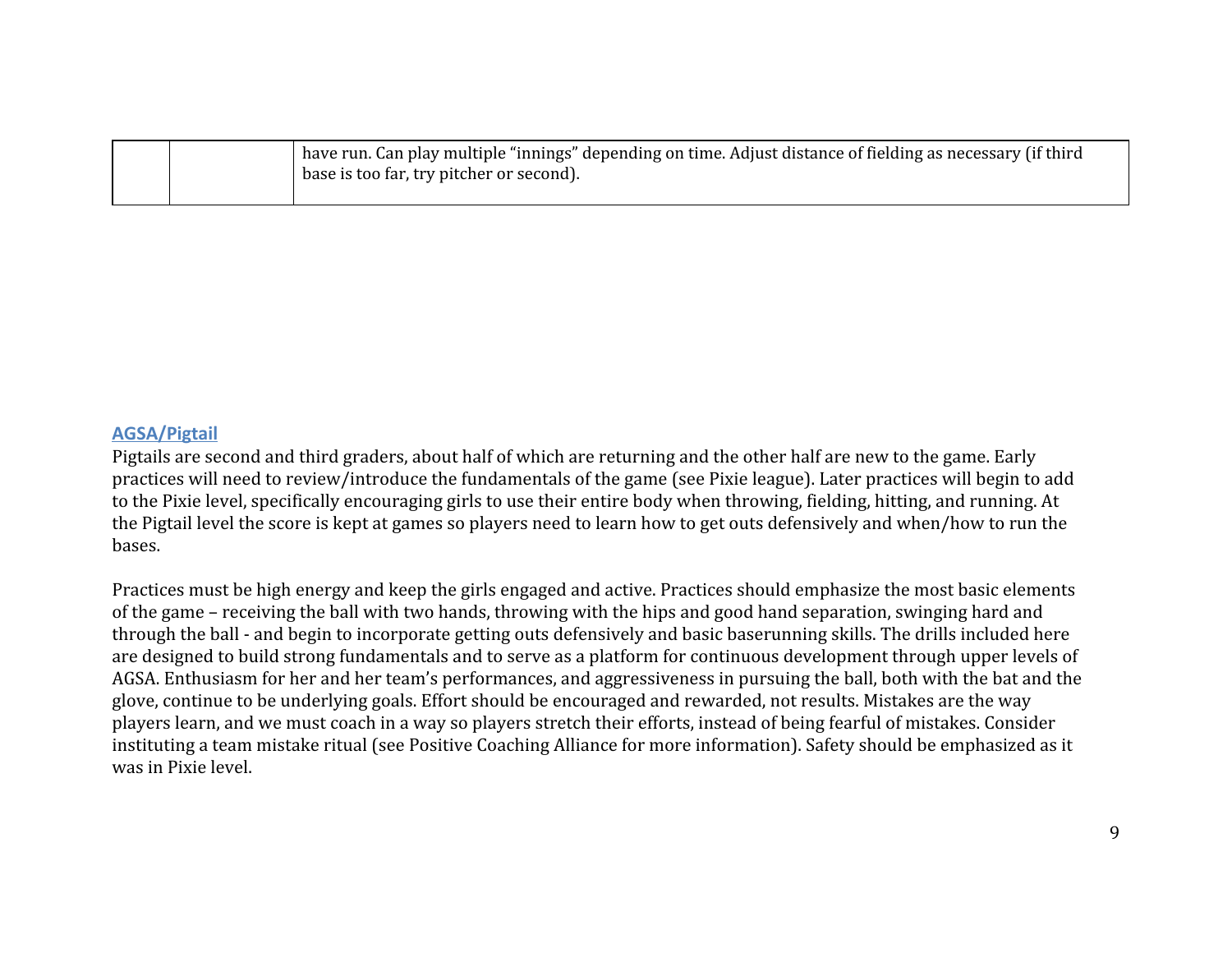Third graders who are interested in pitching and catching should attend the AGSA-sponsored clinics.

## **Practice length**

1:15-1:30

## **Sample Plan**

| $0:00-0:10$ | Warm up                                        |
|-------------|------------------------------------------------|
| $0:10-0:20$ | Throwing                                       |
| $0:20-0:35$ | Split team into two:                           |
|             | 1) Fielding                                    |
|             | 2) Hitting                                     |
| $0:35-0:40$ | Break                                          |
| $0:40-0:55$ | Switch hitting and fielding groups             |
| $0:55-1:15$ | Game Knowledge/ Positional coverage            |
| $1:15-1:25$ | Baserunning/High energy skill game/Competition |
| $1:25-1:30$ | Wrap up/discussion                             |

## **Recommended Warm-up Exercises**

| <b>Exercise Group</b> | <b>Options</b>                                                                                               |
|-----------------------|--------------------------------------------------------------------------------------------------------------|
| Cardio                | Jogging                                                                                                      |
|                       | Skipping / Power skips (reaching high)                                                                       |
|                       | Jumping Jacks                                                                                                |
|                       | Base sprints/races                                                                                           |
| Agility               | Hand-eye coordination                                                                                        |
|                       | Shuffles and cross over steps                                                                                |
|                       | Drop step                                                                                                    |
| Stretching            | Floppy arm twists (arms out and flopping around body as girls twist from side to side)                       |
|                       | Woodchopper (hands up to the sky on one side, then down to the opposite foot, twisting at core, switch       |
|                       | after $10$                                                                                                   |
|                       | Arm circles (arms out to the side, rotate backward, small circles then big (reversing every other arm as the |
|                       | circles get larger). Then forward, small to big circles)                                                     |
|                       | Standing squats (slowly with breath, keeping knees above ankles - not allowing knees to move forward)        |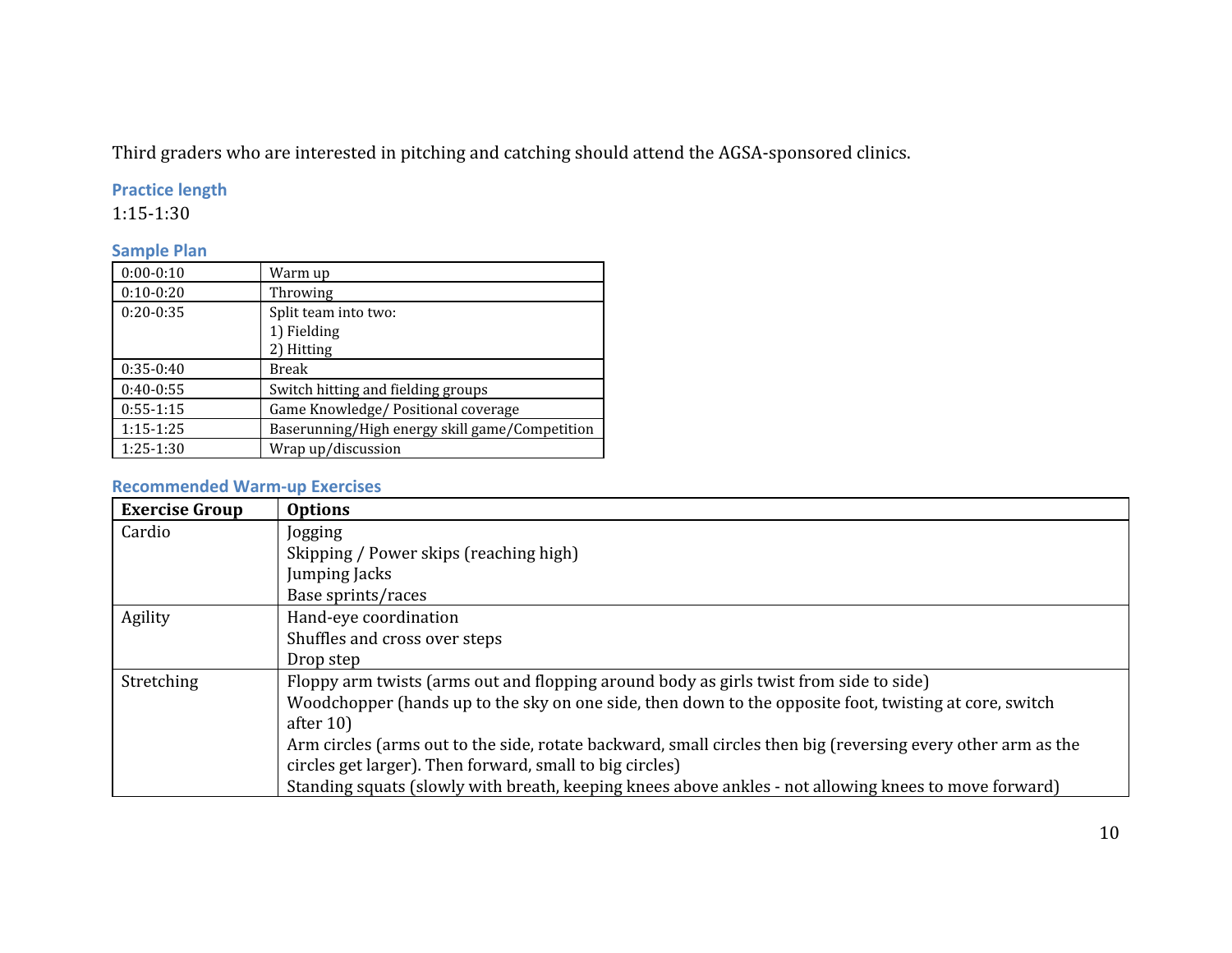# **Key Skills**

## **Throwing**

a) Footwork for throwing to a target (field ball at top of triangle, cross over step in front toward target) b) Flipping the ball to a target

| Warm up | Lines of 3-4 players line up opposite 3-4 adults. Players rotate through as follows, all players completing<br>first item before beginning next item:                                                                                                                                                                                                                                                                                                                                                                                                                                                                                                                                                                                                                                                                                                                                                                                                                                                                             |
|---------|-----------------------------------------------------------------------------------------------------------------------------------------------------------------------------------------------------------------------------------------------------------------------------------------------------------------------------------------------------------------------------------------------------------------------------------------------------------------------------------------------------------------------------------------------------------------------------------------------------------------------------------------------------------------------------------------------------------------------------------------------------------------------------------------------------------------------------------------------------------------------------------------------------------------------------------------------------------------------------------------------------------------------------------|
|         | 3 wrist snaps aimed at creating backspin off the fingertips (facing adult, feet shoulder width,<br>$\bullet$<br>throwing arm in an "L" with elbow in front of torso at shoulder height, glove hand cupping<br>throwing elbow). Goal: Gives new players a feel for how the ball should leave their hand.<br>3 front rotation throws (square to/facing adult, feet shoulder width, both arms in front as in<br>$\bullet$<br>catching position, then rotate hips back and separate hands/arms with glove hand out toward<br>target, throwing hand back - arms out from body, elbows slightly bent, palms facing away from<br>body; then bring hips and arm forward to throw). Goal: Engages the hips in propelling the arm<br>forward to release the ball.<br>3 side rotation throws. Same as previous, but players' are glove side (perpendicular) to adult, and<br>$\bullet$<br>add step and follow-through bend at waist with throwing hand to opposite knee. Goal: Engages the<br>legs and back in adding velocity to the throw. |
|         | NOTE: These three drills de-emphasize the importance of the arm in the throwing motion, except in terms<br>of its position away from the body, on the theory that the arm will find its natural slot if these other<br>elements are learned.                                                                                                                                                                                                                                                                                                                                                                                                                                                                                                                                                                                                                                                                                                                                                                                      |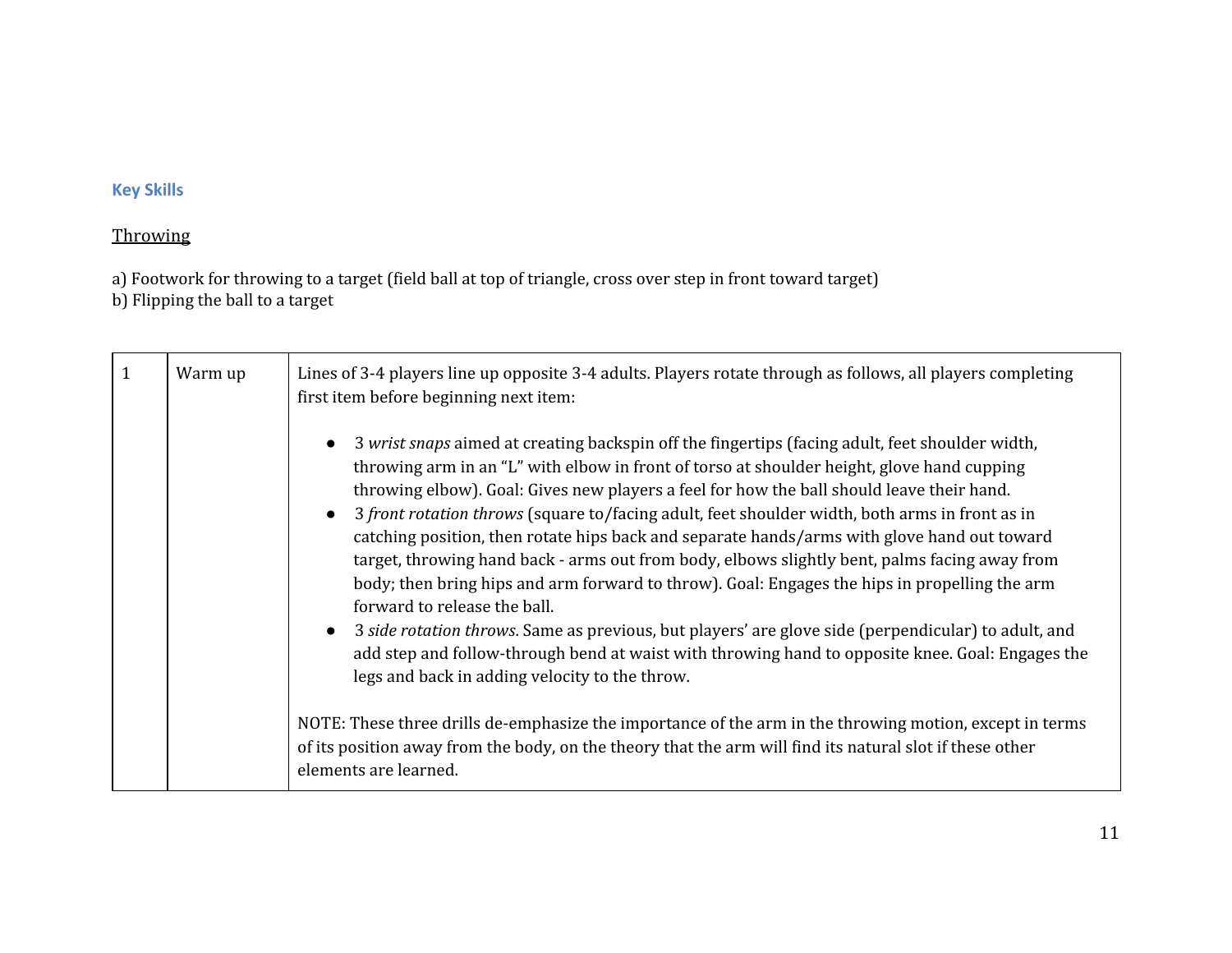|               | Cycle through the warm-up 3-5 times. Total time spent on this warm up should be approximately 7-10<br>minutes.                                                                                                                                                                                                                                                                                                                                                                                                                                                   |
|---------------|------------------------------------------------------------------------------------------------------------------------------------------------------------------------------------------------------------------------------------------------------------------------------------------------------------------------------------------------------------------------------------------------------------------------------------------------------------------------------------------------------------------------------------------------------------------|
| Outs at First | $\frac{1}{2}$ team runs from home, $\frac{1}{2}$ team at pitcher circle. Adult batter and adult catcher at first base. Adult rolls<br>or hits the ball to the pitcher who fields it and throws to first. Running team gets a point when they are<br>safe. To make it a closer play (and give fielders a chance), runners can be moved closer to first base<br>(draw a line) or coach can say "go" well after the ball is rolled/hit.<br>Progression: Replace adult at first base with a player. Allow players to roll balls to pitcher and then run<br>to first. |
| Pick up       | Player runs to pick up 3 balls placed separately on the ground and throws them to designated position.<br>This should be done with an emphasis on speed, as in a race with teams. Focus on footwork and positioning<br>for the throw.                                                                                                                                                                                                                                                                                                                            |

## Fielding and Receiving

a) Moving feet to get in front of ball

b) Triangle with bent knees (hands at top of triangle, fielding ball out in front, feet at base of triangle)

c) Two hands ("alligator chomp")

d) Two hands when receiving/catching

| $\vert 1 \vert$ | Pickup and<br>Throw | Set up two (or three) lines, one at shortstop, the other at second base, and the third 15 feet behind the<br>pitcher's mound. Start with no gloves. Put an adult at 3rd, one at 1st, and one at home to catch. All players<br>positioned to face home plate. Roll a ball from the direction of home plate to stop somewhere in front of the<br>first player in each line. Once it stops, player charges it and makes the throw to the corresponding base.<br>After the throw, player runs to the end of the other line. Goal: Introduce movement, approach, and<br>footwork when throwing in different directions. Praise those players for a particularly aggressive |
|-----------------|---------------------|-----------------------------------------------------------------------------------------------------------------------------------------------------------------------------------------------------------------------------------------------------------------------------------------------------------------------------------------------------------------------------------------------------------------------------------------------------------------------------------------------------------------------------------------------------------------------------------------------------------------------------------------------------------------------|
|                 |                     | approach to the ball, take the correct angle, or put their feet in the correct position.                                                                                                                                                                                                                                                                                                                                                                                                                                                                                                                                                                              |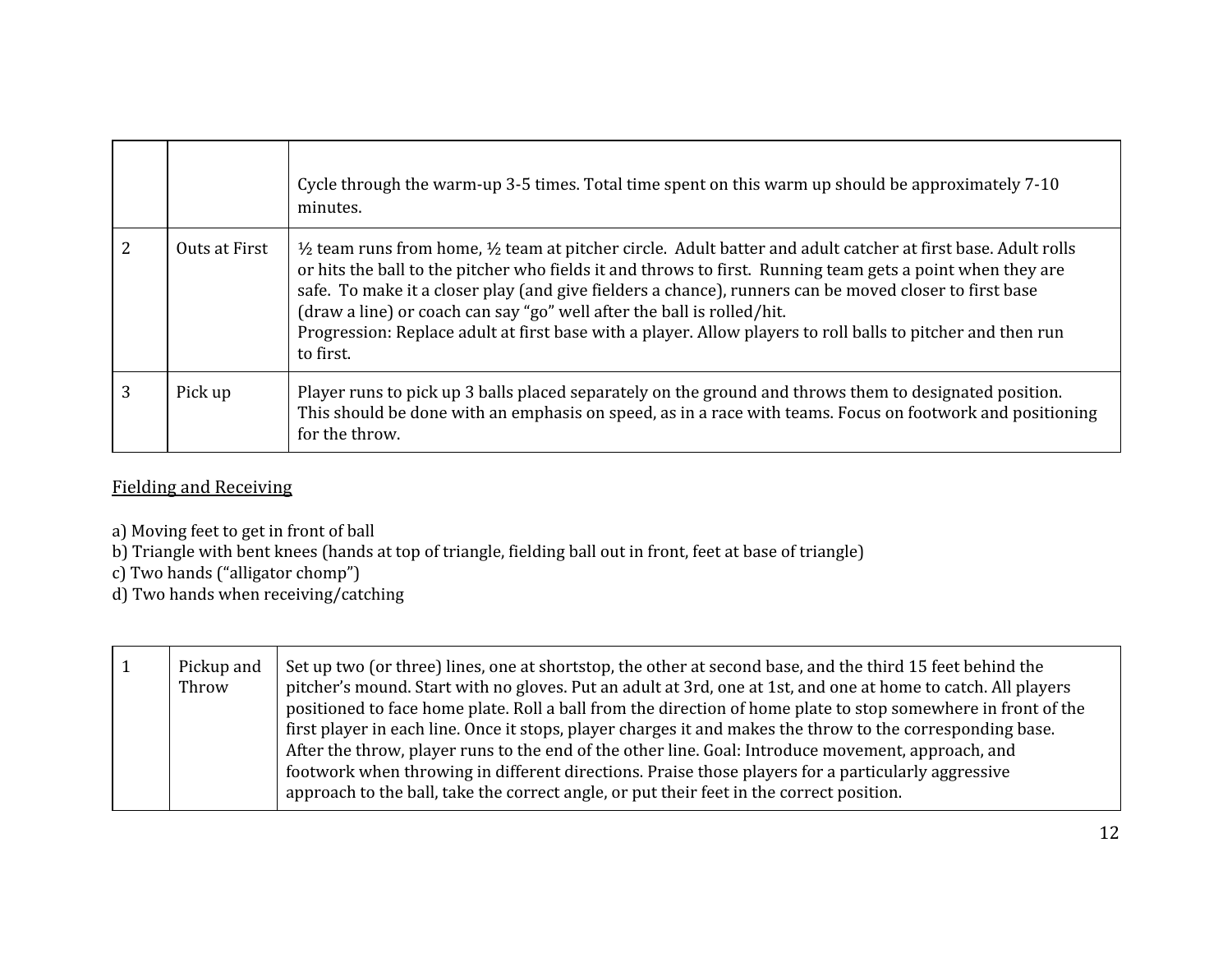|                |                     | Progressions: 1) Have a coach or parent roll the ball toward the player and have the player pick it up<br>before it stops. Roll the ball to the right and left for additional variations. Add gloves to drill for another<br>variation. 2) Use a bat to move the ball to the players instead of rolling it. Use gloves.<br>Team competition: Another variation is to turn the drill into a competition: one point for each team that<br>makes an accurate throw; 2 or 3 points for the team that finishes first (depends on how many kids on each<br>team).                                                                                                                                                                       |
|----------------|---------------------|-----------------------------------------------------------------------------------------------------------------------------------------------------------------------------------------------------------------------------------------------------------------------------------------------------------------------------------------------------------------------------------------------------------------------------------------------------------------------------------------------------------------------------------------------------------------------------------------------------------------------------------------------------------------------------------------------------------------------------------|
| $\overline{2}$ | Touchbase           | Similar to Pickup and Throw. Divide teams between shortstop (about 5 feet from 3rd base) and second base<br>(about 5 feet from 1st base). Draw a line or put down a cone so they know where to start. Adults rolls<br>grounder to each line. Player in front of line has to field the ball and run and touch the baseand yells<br>"out". When the player touches the base (with the ball), the parent rolls the ball to the next player in line<br>(coach cannot roll it until they have touched the base). It's a relay race. First team done wins. Drill can be<br>done same as above but with a bucket by the coachkid fields the ball and races to put it in the bucket.<br>When ball in bucket coach can roll the next ball. |
| 3              | Grounders           | 3 adults with lines of 3-4 kids each about 15-20 feet away. Adult rolls three grounders to each player, then<br>rotate. Players should work to field the all at the top of the triangle (feet as the base, hands as the apex)<br>and with two hands. Variations: charging slow rollers; moving/shuffling side to side to still get in front.                                                                                                                                                                                                                                                                                                                                                                                      |
| $\overline{4}$ | Race to the<br>Ball | Have a line at SS and a line at 3Broll grounder at or in between the 2 fielder. Have them call the ball<br>"mine" three times loud, and the other goes and backs up. Player who backed up goes again. Player who<br>fielded it goes to back of other line.                                                                                                                                                                                                                                                                                                                                                                                                                                                                        |
| 5              | Rundown<br>Relay    | This is done as a competition. In groups of three, with no gloves, players line up about 30 feet apart, two at<br>one end, one at the other. Starting at the two player end (Players 1 and 3), Player 1 runs with the ball and<br>hands off to Player 2, who runs and hands off to Player 3, who runs and hands off to Player 1, etc. Cycle<br>through until players are back in their starting positions. Goal: Gets players used to receiving the ball, and<br>to the feel of the ball, while also learning the pattern for a rundown.                                                                                                                                                                                          |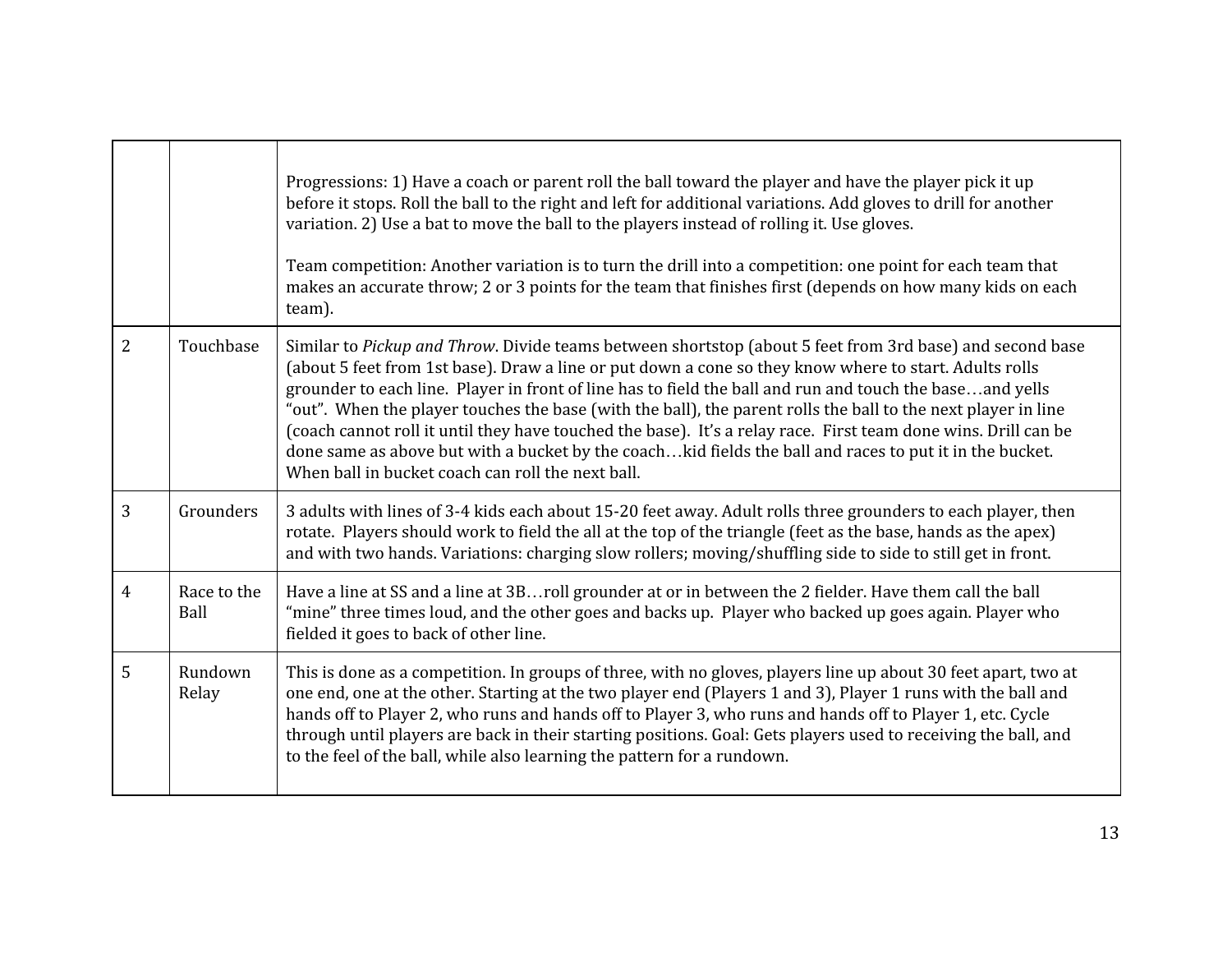|  | Progressions: 1) Instead of hand-off, can have player lightly underhand toss the ball to other player from |
|--|------------------------------------------------------------------------------------------------------------|
|  | 8-10 feet away. 2) Add gloves. Have players run with the ball in throwing hand held in throwing position.  |

### **Hitting**

1) See Pixie above for basic hitting mechanics

2) Using hips and legs to generate power

3) Timing different pitching speeds (so the player is making contact out in front of front hip)

Tee drills (tee placement should out in front of front hip, eye and nose down on empty tee after swing, make sure bats are appropriate size/weight (smaller is better than too big/heavy when learning to swing)

|   | Hip rotation      | With bat behind back, make contact with ball on tee (tee needs to be placed further back than normal,<br>near the back hip instead of the front hip to allow for contact and avoid over-rotation). Encourages<br>explosive hip rotation.                                                                                                                                                                                                                                                                                                                 |
|---|-------------------|----------------------------------------------------------------------------------------------------------------------------------------------------------------------------------------------------------------------------------------------------------------------------------------------------------------------------------------------------------------------------------------------------------------------------------------------------------------------------------------------------------------------------------------------------------|
|   | Dance step        | Player takes their stride multiple times to get the feeling, and then swings. Player should maintain weight<br>back upon touch, and then shift weight as hip rotates with swing. "Touch, touch, touch, step and swing."<br>Emphasizes stride and weight shift.                                                                                                                                                                                                                                                                                           |
|   | ReadySet<br>Fire! | Tee is set up with cones lined up out in front of the tee. Can do multiple tees at once if space/safety<br>allows. Coach says "Ready, Set, Fire" to get players to fire the hips and drive the hands through the ball to<br>drive the ball past as many cones as possible. Player gets one point for each cone that is passed. Players<br>are encouraged to improve their totals throughout the season. Can also be done as an end-of-practice<br>competition. Be sure players keep their nose on down (and don't pull their head up to watch the ball!) |
| 4 | Tee reps          | Players hit off the tee. Focus on how the batter's grip, stance, how she moves her hands to the ball, and<br>eyes focused on point of contact after swing. Sets of 5-10 and then break/rotate to avoid fatigue and                                                                                                                                                                                                                                                                                                                                       |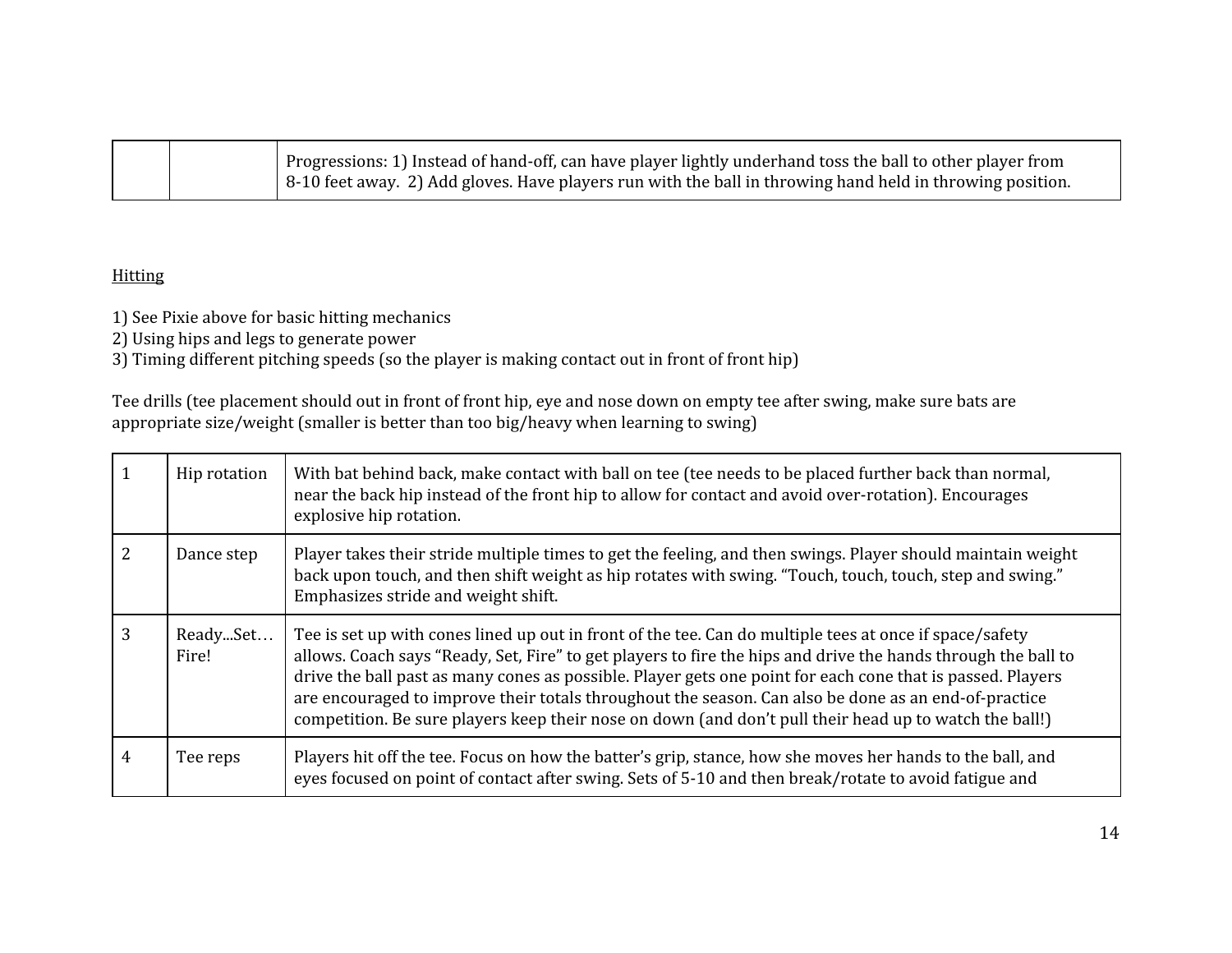|   |                                    | distraction.                                                                                                                                                                                                                                                                                                                                                                                                                                                                                                                                                                                                            |
|---|------------------------------------|-------------------------------------------------------------------------------------------------------------------------------------------------------------------------------------------------------------------------------------------------------------------------------------------------------------------------------------------------------------------------------------------------------------------------------------------------------------------------------------------------------------------------------------------------------------------------------------------------------------------------|
| 5 | <b>Coach Front</b><br>Toss         | Coach should use a net/screen (depending on power of batters and coach's reflexes) and be as close as<br>possible to achieve maximum control and be able to adjust speed depending on the needs of the batter.<br>Coach should move to the front of the pitching circle over the course of the season. Another coach can hit<br>groundballs to defense between pitches/when batter doesn't make contact. Can have other hitting<br>stations going on in outfield/perimeter as space and safety allow.                                                                                                                   |
| 6 | <b>Timing Drills</b><br>(Rightnow) | Teaching players to wait for the ball to get into the smash zone (in front of their front leg) before they<br>start their swing. Players say "right" when they see the ball and then "now" when they have to swing. So a<br>faster pitch would be "rightnow" and a slower pitch would be "rightnow".                                                                                                                                                                                                                                                                                                                    |
| 7 | Team<br>Survivor                   | Split into two teams. Alternating teams. First time through each player gets 3 strikes to hit the ball. They<br>get one point for each ball put into fair territory. Then a player on other team goes. Continue rotating until<br>everyone has gone, keeping track of points as you go. Second time through they each get 2 strikes to hit it<br>fair. Last time through they get 1 strike. (If they foul the last pitch they get another – just like a game).<br>Team with the most points at the end, wins. Variation: One team hits while other team fields, then switch,<br>instead of having everyone hit at once. |

Baserunning & Sliding

a) Running through 1st base

b) Rounding 1st base

c) Stopping at 2nd & 3rd bases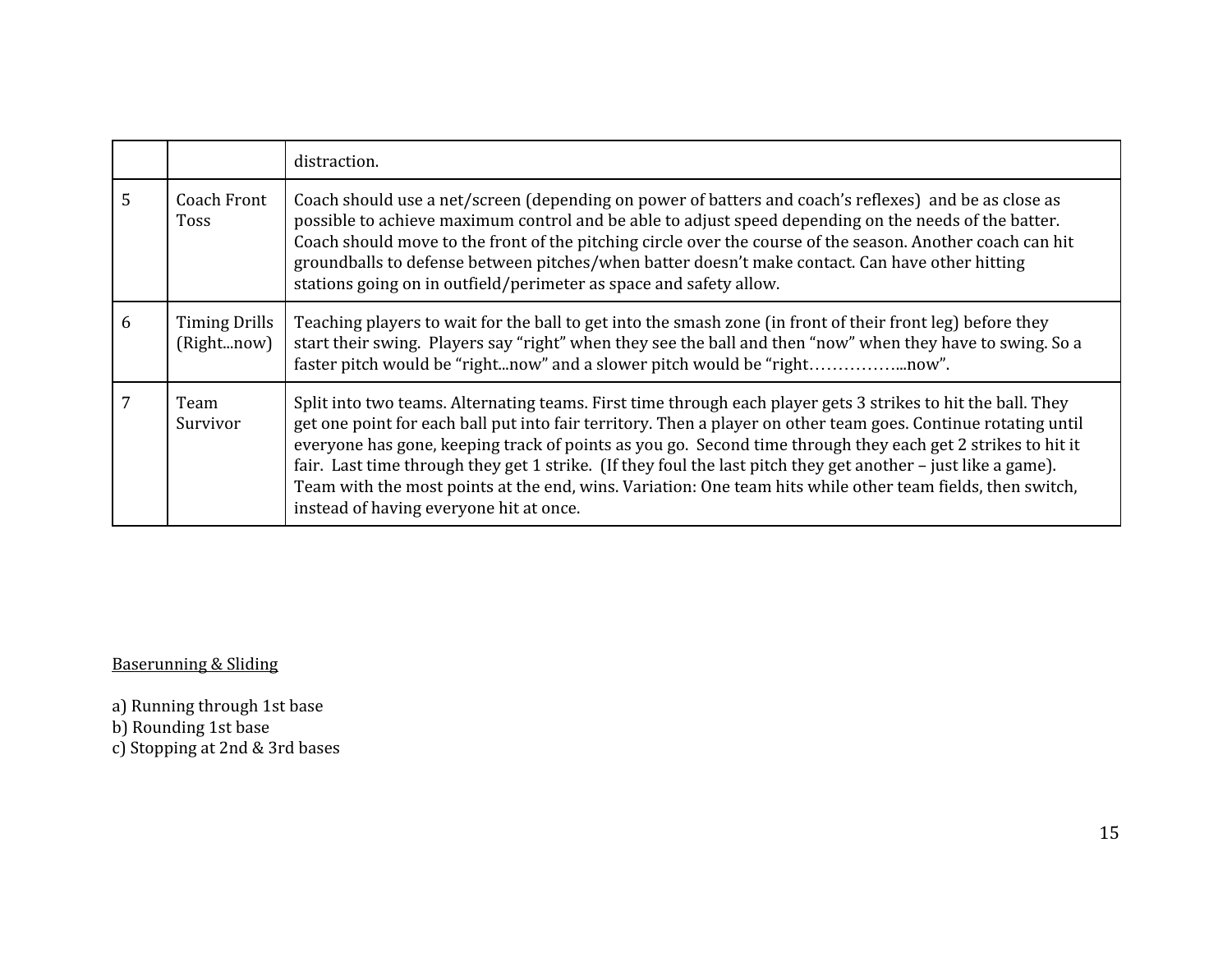| $\mathbf{1}$   | Run through<br>First/Run to<br>second | Player hits off tee, drops bat, and runs through first. Emphasis on dropping bat and running through first<br>base, slowing down only after crossing the base.<br>Progression: First base coach waves girls to 2nd base, where they have to stop on the base. Coach can<br>vary when (s) he sends runners or keeps them at first. |
|----------------|---------------------------------------|-----------------------------------------------------------------------------------------------------------------------------------------------------------------------------------------------------------------------------------------------------------------------------------------------------------------------------------|
| $\overline{2}$ | Base Race                             | Half team at home plate and half at second. Players run around bases (hitting inside of base) until they get<br>to where they started and tag the next player on their team. When the last player reaches everyone sits<br>down. First team finished wins.                                                                        |
| 3              | Crab walk                             | Crab walk full speed (chest up, butt down) feet first towards base. Kick out legs when base in reach.                                                                                                                                                                                                                             |
| $\overline{4}$ | Bear crawl                            | Bear crawl (belly down, butt up) head first toward base, swing legs out to base when in reach.                                                                                                                                                                                                                                    |
| 5              | Limbo                                 | Coach or parent holds the noodle (or two adults hold toilet paper) across the basepath at the point<br>where the player should begin her slide. Player runs (can go at half to three-quarter speed) and slides<br>underneath the noodle. Can also do this using sliding matt instead of on the dirt.                              |

### Game Knowledge

a) Force outs vs. tag plays

| Force outs   | Runners run from home through first while fielders throw/run ball to first off coach's batted or thrown<br>ball. Adjust when (or how far up baseline) runners leave to make the plays close and put pressure on the<br>defense. Can keep points (defense vs. offense). Rotate fielders and runners.                                                                                                                                                               |
|--------------|-------------------------------------------------------------------------------------------------------------------------------------------------------------------------------------------------------------------------------------------------------------------------------------------------------------------------------------------------------------------------------------------------------------------------------------------------------------------|
| Toss & catch | Line of kids 5-10 feet from second base position, and a player standing on second base. Plus a line of<br>players 5-10 feet from third base, and a player standing on third base. Coach(es) rolls the ball to the<br>fielder, who fields it, turns and flips it underhand to the person standing on the base close to them for the<br>out. Players on the base receiving the ball should call out the base three times loudly as the other player<br>is fielding. |